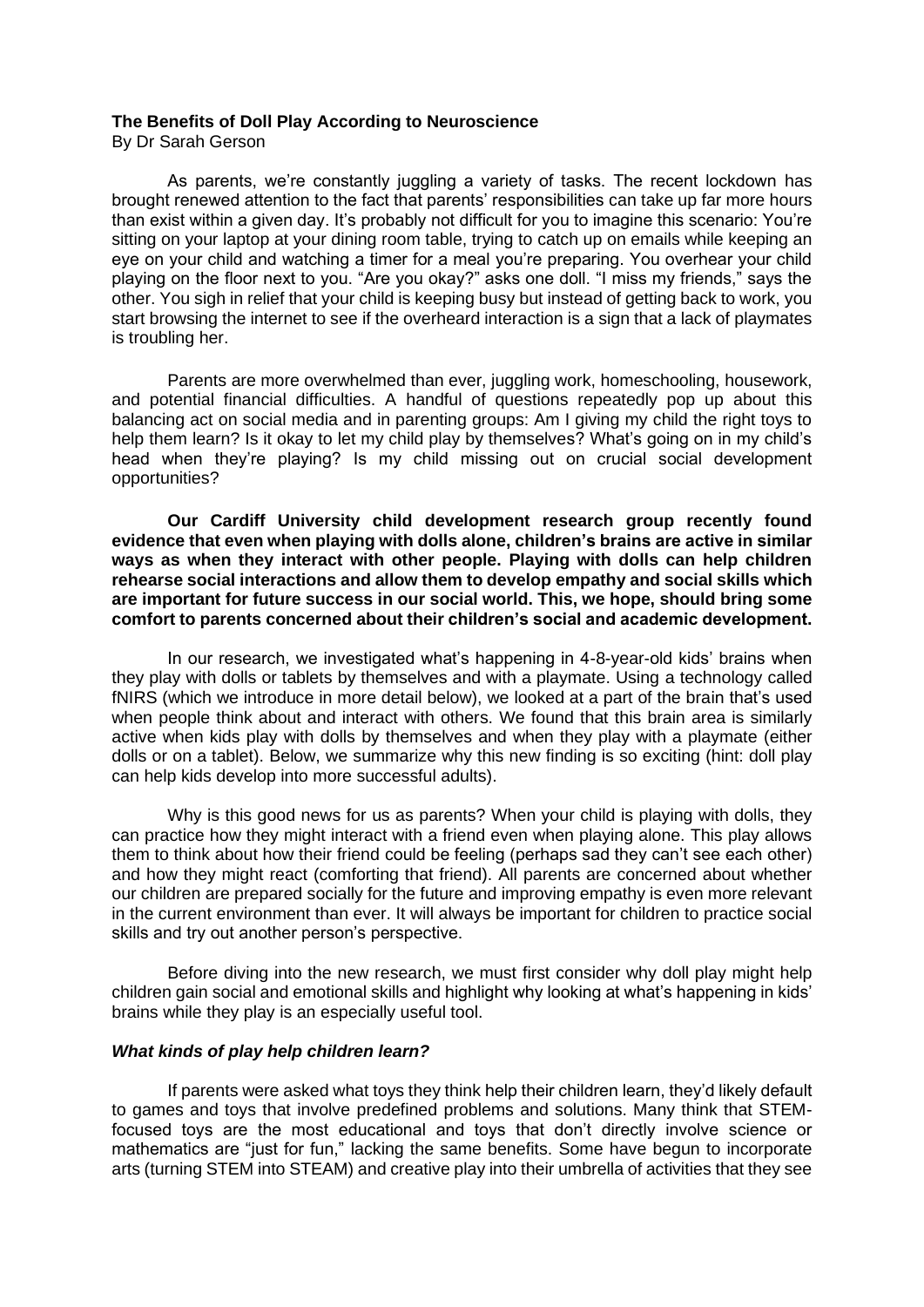as beneficial. Doll play, on the other hand, is often viewed as not having an educational benefit. Our research challenges that perception, showing us that doll play is valuable in helping children learn.

When playing with dolls, children often play out scenes between characters that may seem simple on the surface but could present opportunities for the child to develop social and emotional skills. Dolls like Barbies offer a wide expanse of diverse characters and add-ons like professional roles and uniforms (a judge, a football player, or a doll in a wheelchair), that can help children identify with and imagine an infinite range of scenarios.

As parents, it seems obvious that playmates are important for building and learning about relationships and other people (sometimes called social understanding) and recognizing others' emotions (known as *empathy*). This is perhaps why so many parenting forums and news articles have discussed parents' fears about how social isolation might hinder children's development. But what if certain kinds of play could help children practice these skills? Previous research has found that children who pretend play more have better social understanding and empathy skills than children who don't engage in pretend play as much, which suggests that pretend play could be useful for improving these skills. How can we figure out what's happening in their heads when they're playing and whether this has benefits? One way to directly connect pretend play to children's thoughts is by examining brain function during play.

### **What can we learn from studying the brain?**

To date, we knew very little about brain activity during play because tools used to measure brain activity previously required the person being studied to sit completely still in an enclosed space. Luckily, a new technique called fNIRS (functional Near Infrared Spectroscopy) has been developed to look into brain activity while children move around freely. Using fNIRS, other labs have shown that a particular brain region (the pSTS; posterior superior temporal sulcus) is more active when toddlers look at a toy with another person than when they look at the toy by themselves. This same brain region has been shown to be important for social understanding and empathy across cultures and countries (spanning Africa, the Americas, Europe, Asia, and Australia), demonstrating the ubiquity of social brain processing across continents. This shows us that this brain region is universally important for social interactions. What this new research tells us is what happens when children play with toys in a natural way.

## *What did we do?*

We brought kids into our research center to play games like they would at home (free play without instruction) while having their brain activity measured using fNIRS. All children's play was divided into segments with different kinds of play. They got to play with dolls half the time and on a tablet the other half. Doll play sessions included a wide range of diverse Barbie dolls and accessories (e.g., a house, an ambulance, a horse, etc.). Children were introduced to two different games to play on the tablet. Within both doll and tablet play, the child sometimes played with a playmate (an experimenter) and sometimes played alone. Children wore an fNIRS cap (which fit like and resembled a swim cap) throughout the entire session so we could measure brain activity during each kind of play.

# *What did we find?*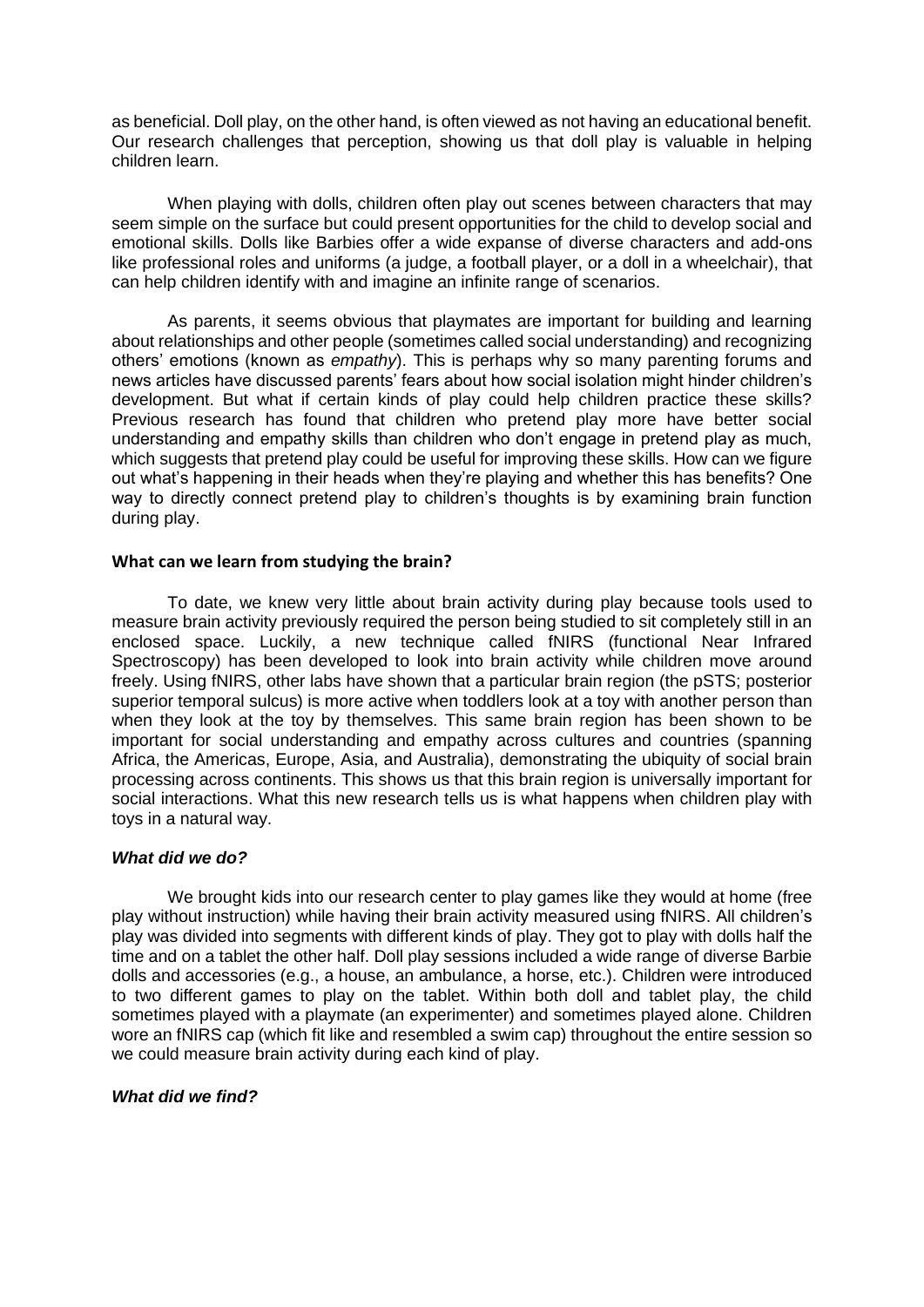- The study found that doll play activates a brain region (pSTS) associated with social information processing such as empathy, showing doll play enables children to rehearse, use and perform these skills even when playing on their own<sup>1</sup>.
- The study also showed that solo doll play allows children to develop empathy and social processing skills more so than solo tablet play. Activation of the social processing brain region ( $pSTS$ )<sup>2</sup> is greater during solo doll play vs. solo tablet play.
- The findings were consistent across boys and girls and children of different ages (between 4 and 8 years).

## *What does this mean?*

These new findings are important for a few different reasons, but what is most exciting is that we know that this social processing brain region (the pSTS) is active when children play with dolls by themselves in a way they would naturally play at home. This suggests that, without any prompting or instructions, children naturally play with dolls in a way that allows them to practice social interactions and improve their empathy and understanding of other people. **So, as parents, we can be reassured that playing alone with dolls lets children practice skills that they use when playing with playmates and in future social interactions.**

These findings build on ideas that were presented by pioneering developmental scientists nearly one hundred years ago. Piaget was a psychologist who talked about the active role the child plays in their development. He thought that pretend play helped children make sense of current experiences by integrating them with past experiences. For example, in the scene described at the beginning of the article, the child may have been trying to process her own emotions about missing playing with her friends. By combining that current feeling with past interactions with playmates in which they could play in person, she could think about how to make sense of the current situation through play. Piaget proposed that all pretend play was social, even when playing alone. **Our findings are the first to provide evidence at the level of the brain to support the idea that pretend play has social benefits when children play by themselves.**

### *Why are social understanding and empathy important?*

Empathy and social understanding (like taking on another person's perspective) are both considered critical leadership skills and are emphasized by business and medical schools alike and in job searches. In this way, empathy is an important foundation for health, wealth, and success within and beyond childhood.

Being able to understand why a person is behaving in a certain way, we can anticipate their needs and use this information to plan our actions, which helps us be more co-operative and better collaborators. When working on a team, a better understanding of others and their emotions helps us resolve conflicts. Learning about other people and what they know and think will help us recognize who to trust and ask questions when we need help with something

<sup>•</sup> <sup>1</sup> Empathy and social information processing are key determinants in children's future emotional, academic and social success.

<sup>•</sup>  $<sup>2</sup>$  Key findings relate to the pSTS brain region: the posterior superior temporal sulcus. The primary</sup> function of the pSTS is social information processing and empathy.